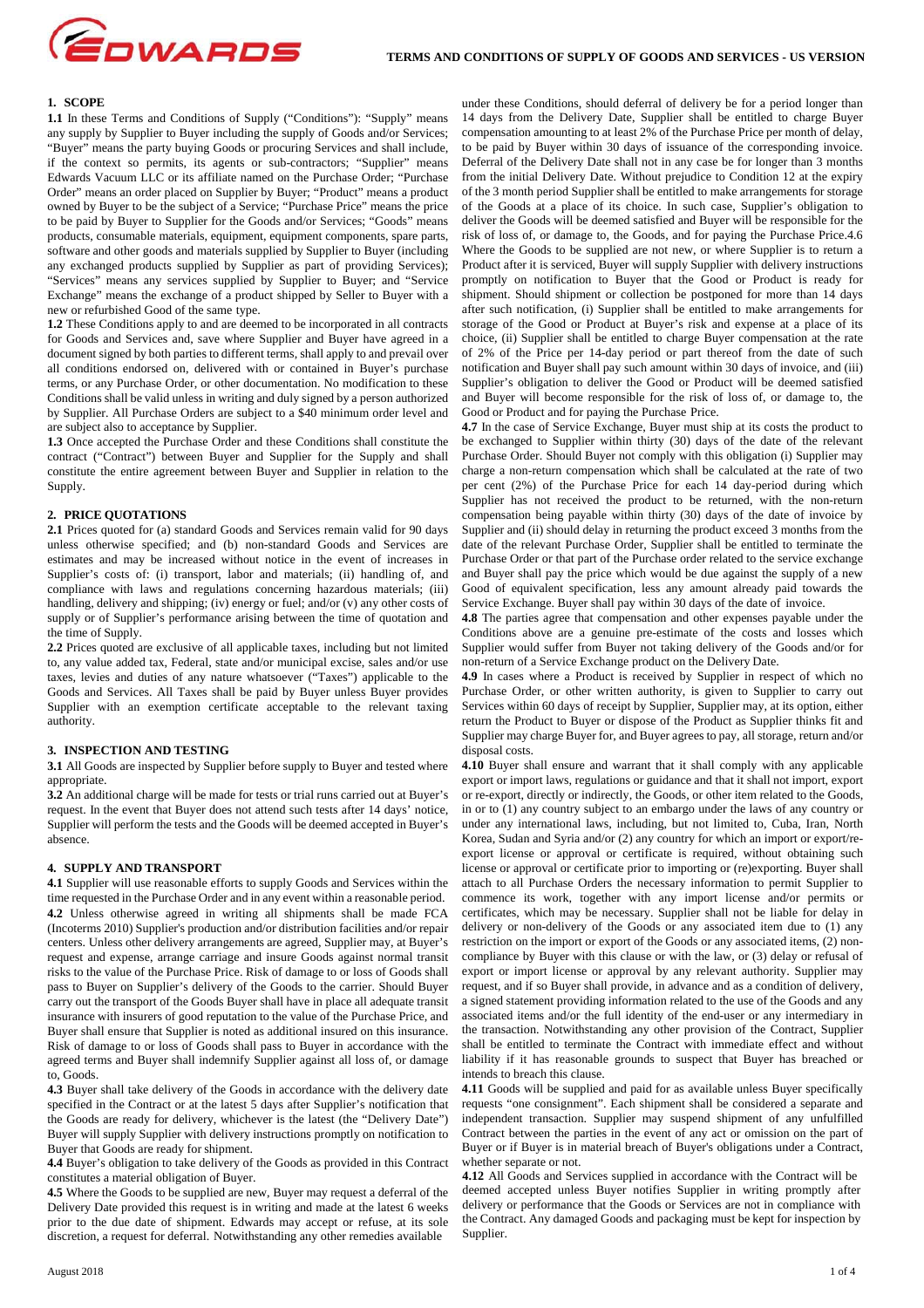

**4.13** Supplier may modify the specification of Goods without notice provided that the modification does not materially affect the performance, form or fit of the affected Goods.

**4.14** Any and all order-related changes requested by Buyer (whether with respect to changes in drawings, designs, specifications, material, packing, time and place of delivery, mode of transportation, or otherwise) are subject to Supplier's approval in writing. If any change causes an increase in the cost of, or the time required for, the performance of any part of the order, an equitable adjustment shall be made to the price and/or delivery schedule. Unless agreed otherwise by the parties in writing, pricing for work arising from such changes shall be at Supplier's then-current applicable rates/prices.

**4.15** Services, installation and commissioning are not included in the purchase price for the Goods.

**4.16** Buyer shall be responsible for de-installing, de-commissioning and shipment of any Product. Supplier shall notify Buyer following discovery of any such Product as unsuitable for the performance of Services.

#### **5. PAYMENT**

**5.1** All amounts are stated and payments are to be made in US Dollars unless otherwise agreed in writing. If Buyer specifies a different currency, Supplier reserves the right to amend the quoted price by any amount to cover movements in the exchange rate between the relevant currency and US Dollars arising between the time of quotation and acceptance of the Purchase Order. Unless purchased via Supplier's website (www.edwardsvacuum.com). Orders paid by credit card are subject to a \$25.00 minimum.

**5.2** Full payment without any deduction whatsoever must be made to Supplier within 30 days of the date of invoice unless otherwise agreed in writing. Invoices will normally be issued on the date of delivery of the Goods (or the date of deemed delivery) or completion of the Services. Any invoice disputes must be raised by Buyer within 15 days from date of invoice, or the invoice shall be considered to be accepted by Buyer. Time for payment shall be of the essence.

**5.3** All Purchase Orders are subject to credit approval before shipment. If, in Supplier's judgment. Buyer's financial condition does not at any time justify payment terms as previously specified, Supplier may cancel or suspend any unfulfilled Contract. Supplier may require Buyer to furnish Supplier with a confirmed irrevocable letter of credit drawn on a bank acceptable to Supplier.

**5.4** If any payment is overdue Supplier shall be entitled, without prejudice to any other right or remedy, to suspend all further deliveries to Buyer without notice and/or to charge interest on any amount overdue at the applicable statutory default interest rate, or if none, at the rate of 8% per annum over the Nordea base rate.

**5.5** Any sum due by Buyer may be offset by Supplier against any sums due by Supplier to Buyer under any Contract.

# **6. RETENTION OF TITLE**

**6.1** Subject to clause 6.2, Goods shall remain Supplier's property until Buyer has made full and unconditional payment to Supplier of all sums due to it in respect of the Goods.

**6.2** Title to Product remains with Buyer unless it becomes the subject of Service Exchange in which case title passes to Supplier upon receipt of the Product at the Supplier's service center.

**6.3** Any consignment stock, inventory or materials held at Buyer's site and owned by Buyer for the use of Supplier in carrying out the Services shall be at the risk of Buyer.

**6.4** Until payment in full by Buyer, Goods shall be held by Buyer as Bailee for Supplier and will be kept, unaltered and in good condition (at no cost to Supplier) separately from all other goods of Buyer or any third party in such a way that they remain readily identifiable as Supplier's property.

**6.5** If payment becomes overdue, or on the occurrence of any termination event referred to in Condition 12 below, Supplier may, where permitted by law, and after giving notice to Buyer, enter upon any premises where Supplier reasonably believes Goods to be, or otherwise take action, to recover Goods.

**6.6** From delivery and prior to full payment of the Purchase Price, Buyer shall maintain the Goods in satisfactory condition and keep them insured under adequate insurance policies with insurers of good reputation, covering the Purchase Price.

## **7. INTELLECTUAL PROPERTY AND CONFIDENTIALITY**

**7.1** Supplier shall retain all right, title and interest in and to, and possession of, any know-how, technical information, drawings, specifications or documents, ideas, concepts, methods, processes, techniques and inventions developed or created by or on behalf of Supplier and supplied by Supplier under any Contract. All such information shall be kept confidential by Buyer and shall not be disclosed to any third party unless and until the same is or becomes public knowledge nor shall any such information be used by Buyer for any purpose, other than for the purpose of using any Goods supplied under the Contract, without Supplier's prior written consent.

**7.2** Ownership is retained by Supplier of any patent, copyright, trademark, trade secret, design right or other intellectual property right in or relating to the Supply

and Buyer shall acquire no rights in or over such intellectual property rights save as expressly set out herein including, but not limited to, any technical information, know-how, drawings and specifications supplied by Supplier or relating to the Supply.

**7.3** Supplier's trademarks and names and those of its associated companies shall not be used by Buyer otherwise than as applied by Supplier to Goods, Services or associated documentation.

**7.4** Any and all software and source code and all revisions thereof embedded in or associated with any Good is and shall remain the proprietary property of Supplier (and/or its licensors, if applicable), and in no event will title thereto be sold or transferred to Buyer. Subject to Buyer's payment in full for such Good and Buyer's compliance with these Conditions, Supplier grants to Buyer for the useful life of such Good a royalty-free, non-exclusive, non-transferable license to use the software solely for the normal proper use of the Good. Buyer shall not create derivative works based on the software, or disassemble or decompile the software, or transfer, copy, modify, or otherwise change the software. This license will terminate automatically upon Buyer's breach of any term herein.

# **8. WARRANTY**

**8.1** In respect of supply of Goods comprising equipment and related components, spares and parts:

**A.** Supplier hereby undertakes to repair or replace at Supplier's option, or to arrange repair or replacement by Supplier's representative of, any Goods supplied to Buyer if a defect in materials or workmanship arises under conditions of normal and proper use and maintenance (normal wear and tear, and consumables excepted) provided that (i) the Goods were purchased and used for a purpose for which they were suitable; (ii) the Goods were operated and maintained in accordance with the operating instructions; (iii) unless otherwise agreed by Supplier in writing, the defect occurs within 12 months from the date of shipment of the Goods; and (iv) Condition 8.3 is satisfied.

**B.** Any repaired or replaced Goods (including Goods the subject of service exchange) will continue to be warranted for the unexpired period of the warranty referred to in Condition 8.1 A above.

**C.** Supplier may charge Buyer for the cost of shipping Goods to and from a Supplier service center if the Goods to be repaired or replaced are located in a country in which Supplier does not have a service center.

**D.** The warranty under this clause does not cover the costs of installation or removal of the Goods to be repaired or replaced which shall be at Buyer's cost.

**E.** If Buyer's warranty claim does not meet the provisions under Condition 8.3, then Buyer's claim is considered out of warranty and in such event Supplier will repair/replace the defective Goods at Buyer's cost. The warranty for such paid repairs is 6 months from the date of repair/replacement.

**F.** Any repaired or replaced component, spare and part continue to be warranted for a particular period of time depending on the type of component. The duration of such warranty can be obtained from the Supplier.

### **8.2** In respect of supply of Services:

**A.** Supplier warrants that Services shall be performed in a workmanlike manner using reasonable skill and care and in accordance with Supplier's service policy and practice. Unless otherwise agreed in advance, Supplier shall provide such Services, including repair and replacement, as are in Supplier's reasonable opinion necessary in order to provide the Service.

**B.** If subsequent to the performance of Services, failure or breakdown (normal wear and tear and consumables excepted): (a) occurs during the warranty period notified to Buyer at the time the Services are performed (or if no such period is notified to Buyer, and unless otherwise agreed, within 90 days of the date that the Services are completed); (b) occurs during normal usage; and (c) is shown by Buyer to Supplier's reasonable satisfaction (after a reasonable opportunity for Supplier to inspect the allegedly defective Services and to review documentation pertinent to the failure or breakdown) to have been caused by Supplier's failure to perform the Services in accordance with this Condition: Supplier, at its option, shall correct or re-perform the Service or replace the serviced product or refund the cost of the Services; provided that: (i) the failure or breakdown was not caused, or contributed to, by Buyer's act or omission, breach of contract, negligence, process reactions, excessive process build ups or accidents or by Buyer's failure to observe Supplier's recommended maintenance schedules and activities; and (ii) Condition 8.3 is satisfied. Repair or replacement under applicable warranty shall be made at no charge for replacement parts, when work is performed during normal working hours (8 a.m. to 5:00 p.m. Monday through Friday, exclusive of holidays). For the avoidance of doubt, any components of a Product not replaced in the course of the Product being serviced will not be covered by the Service warranty on the Product.

**C.** Buyer is responsible for shipping Products to the designated Supplier service center at Buyer's risk and cost. Supplier may charge Buyer for the cost of shipping Product from a Supplier service center back to Buyer if the Product is located in a country in which Supplier does not have a service center. If Buyer requires a more expensive method of freight than Supplier's standard shipping then the extra cost shall be paid by Buyer.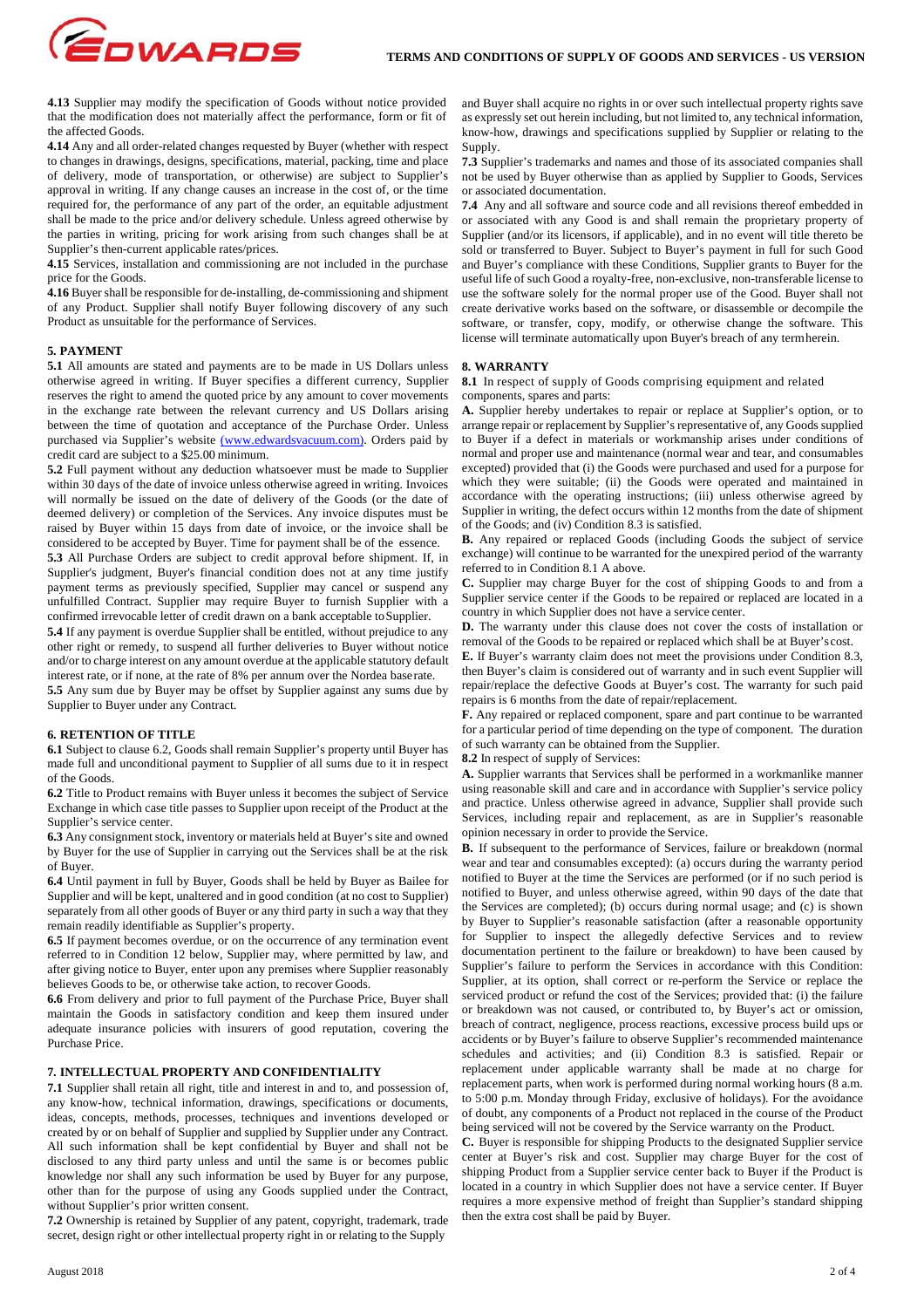GOWARDS **D.** Warranty under this Condition does not cover the costs of installation or

removal of the Product which shall be at Buyer's cost. **E.** Except as expressly warranted above, Services are provided "as is" and Buyer assumes the entire risk as to the results of the Services. Nothing stated in these Conditions implies that the operation of any serviced Product will be uninterrupted or error-free or that errors will be corrected. Other written or oral statements by Supplier, its representatives, or others do not constitute warranties of Supplier.

**8.3** The following provisions must be satisfied in respect of all claims under Conditions 8.1 and 8.2: a) the claim must first be notified promptly in writing to Supplier within the applicable warranty period specified above; b) the Goods or any Product must not have been repaired or modified by anyone other than Supplier or at Supplier's direction; c) in the case of equipment and related components, spares and parts not of Supplier's own manufacture, unless otherwise required by law, Supplier's responsibility shall be limited to passing on to Buyer the benefit of any guarantee or warranty given to Supplier by the manufacturer of such Goods or part; d) in the case of a replacement, Buyer returns at its cost the defective Goods to Supplier within 10 days of delivery of the replacement Goods by Supplier; e) the defect does not arise from Buyer's specification or instructions; and f) Buyer has paid the purchase price in full or paid in accordance with agreed payment schedule.

**8.4** Supplier may satisfy Supplier's liability under this Condition 8 by reducing the Purchase Price or refunding the Purchase Price and retaking the Goods or issuing a credit note.

**8.5 EXCEPT AS EXPRESSLY WARRANTED ABOVE, GOODS AND SERVICES ARE PROVIDED WITHOUT OTHER REPRESENTATIONS, WARRANTIES OR CONDITIONS OF ANY KIND, INCLUDING IMPLIED WARRANTIES OF MERCHANTABILITY, FITNESS FOR A PARTICULAR PURPOSE, TITLE OR NON-INFRINGEMENT OF THIRD PARTY'S RIGHTS, EACH OF WHICH IS HEREBY EXPRESSLY DISCLAIMED. CORRECTION OF NONCONFORMITIES IN THE MANNER AND WITHIN THE APPLICABLE WARRANTY PERIOD SET FORTH ABOVE PROVIDES THE EXCLUSIVE REMEDIES WITH RESPECT TO THE QUALITY OF, OR ANY DEFECT IN, PRODUCTS OR SERVICES DELIVERED OR PERFORMED HEREUNDER.** 

## **9. LIABILITY AND INDEMNIFICATION**

**9.1** Subject to Condition 8, the following provisions set out the entire liability of Supplier (including any liability for the acts or omissions of its employees, agents, or subcontractors) to Buyer in respect of: a) any breach of these Conditions; or (b) any representation, statement or tortious act or omission, including negligence, arising under or in connection with these Conditions.

**9.2** Subject to the requirements of Section 9.4 below, Supplier shall defend, indemnify, and hold harmless Buyer and its affiliates, and their respective officers, directors, employees and agents (collectively "Indemnified Parties") from and against all claims made against any Indemnified Party by any third party (including any employee of Supplier or of Buyer) for (a) personal injury (including but not limited to death) and/or (b) physical damage to tangible property, in each case to the extent such personal injury and/or physical damage to tangible property is caused by the negligence of Supplier or Supplier's employees/agents. Supplier's indemnity obligations expressly exclude any injuries/deaths/damage to the extent that they are caused by the negligence of Buyer or any third party (other than Supplier's employee/agent/subcontractor); and any damages or costs of any and all kinds related in any way to any matter that is covered by Supplier's above-stated warranty.

**9.3** Subject to the requirements of Section 9.4 below, Supplier shall defend, indemnify, and hold Indemnified Parties harmless from and against all claims made against any Indemnified Party in so far as the claim is based on an allegation that any Good constitutes an infringement of any United States patent or copyright. In case the Good, or any part thereof, as a result of any suit or proceeding so defended is held to constitute infringement or its use by Buyer is enjoined, Supplier will, at Supplier's option and expense, either: (i) procure for Buyer the right to continue using said Good; (ii) replace it with substantially equivalent non-infringing Good; (iii) modify the Good so it becomes noninfringing; or (iii) take back the non-conforming Good and refund or credit monies paid by Buyer to Supplier for such infringing Good less a reasonable allowance for use. Supplier will have no duty or obligation to Buyer under this paragraph to the extent that the Good is (i) supplied according to Buyer's design or instructions wherein compliance therewith has caused Supplier to deviate from Supplier's normal designs or specifications, (ii) modified, (iii) combined with items, systems, methods, or processes not furnished hereunder and by reason of said design, instruction, modification, or combination a claim is brought against Buyer. If by reason of such design, instruction, modification or combination, a claim is brought against Supplier, Buyer shall protect Supplier in the same manner and to the same extent that Supplier has agreed to protect Buyer under the provisions above in this paragraph. This paragraph

states Supplier's exclusive liability for infringement of any third party's patent and/or copyright.

**9.4** Supplier's obligations in this Condition 9 are conditioned upon Buyer (i) promptly notifying Supplier in writing of the third party's claim and providing Supplier with a copy of such claim; (ii) giving Supplier exclusive authority to control the defense and settlement of the claim; and (iii) providing Supplier with full information and reasonable assistance at Supplier's expense. Supplier shall ensure that no settlement intending to bind Buyer shall be entered into without Buyer's prior written consent, which consent shall not be unreasonably withheld or delayed. The Indemnified Party shall be permitted to participate in such defense and settlement with counsel of its own choosing at its own expense.

**9.5** If Buyer fails to perform any of its obligations pursuant to these Conditions, Buyer shall pay Supplier all costs and expenses incurred by Supplier, including all attorney's fees, in enforcing Supplier's rights relating to such obligation, whether by formal proceedings or otherwise, in addition to any other remedy available to Supplier.

**9.6** For the avoidance of doubt, save as provided in this clause Supplier shall have no liability in contract, tort, misrepresentation, restitution, or otherwise arising as a result of the performance or contemplated performance of the Contract.

**9.7** Buyer will indemnify and keep indemnified Supplier from and against any costs, claims, demands, liabilities, damages or losses and all interest, penalties and legal and other professional costs and expenses arising out of or in connection with Buyer's use of Goods or Buyer supplying Goods to any party who is not a party to these Conditions and the Goods' subsequent use. This indemnity shall cover (but is not limited to) Supplier's liability to third parties arising out of the use or sale of the Goods, except to the extent caused by Supplier's negligence.

**9.8 NOTWITHSTANDING ANYTHING ELSE, THE TOTAL LIABILITY, IN THE AGGREGATE, OF SUPPLIER ARISING OUT OF OR RELATED TO THIS CONTRACT (OR THE PERFORMANCE OR BREACH THEREOF) OR ANY GOOD OR SERVICE, SHALL BE LIMITED TO THE ACTUAL PURCHASE PRICE AMOUNT PAID BY BUYER TO SUPPLIER FOR THE SPECIFIC GOOD OR SERVICE GIVING RISE TO THE CLAIM (REGARDLESS OF WHETHER DAMAGES ARE CHARACTERIZED AS ARISING OUT OF BREACH OF WARRANTY, TORT, CONTRACT, OR OTHERWISE).** For purposes of this paragraph, the term "Supplier" means Supplier, its affiliates, suppliers, and subcontractors, and

their respective employees/agents.<br> **9.9** NOTWITHSTANDING **9.9 NOTWITHSTANDING ANYTHING ELSE, UNDER NO CIRCUMSTANCES SHALL SUPPLIER BE LIABLE FOR ANY CONSEQUENTIAL, INDIRECT, INCIDENTAL, OR SPECIAL DAMAGES (INCLUDING BUT NOT LIMITED TO LOSS OF PROFITS OR REVENUE, LOSS OF TOTAL OR PARTIAL USE OF PRODUCTS, GOODS OR SERVICES, DOWNTIME COSTS, AND DELAY COSTS), EVEN IF ADVISED OF THE POSSIBILITY OF SUCH DAMAGES OR IF SUCH DAMAGES ARE FORESEEABLE AND EVEN IF THE LIMITED REMEDIES SET FORTH HEREIN FAIL OF THEIR ESSENTIAL PURPOSE (REGARDLESS OF WHETHER SUCH DAMAGES ARE CHARACTERIZED AS ARISING OUT OF BREACH OF WARRANTY, TORT, CONTRACT, OR OTHERWISE).** For purposes of this paragraph, the term "Supplier" means Supplier, its affiliates, suppliers, and subcontractors, and their respective employees/agents.

#### **10. FORCE MAJEURE**

**10.1** Neither Buyer nor Supplier shall be liable for failures in performance, including delay or non-shipment, resulting from acts or events beyond its reasonable control.

**10.2** In the event of such delay, the date of shipment or performance shall, at the request of Supplier, be deferred for a period equal to the time lost by reason of the delay and otherwise for a reasonable time.

#### **11. CANCELLATION**

**11.1** Buyer may cancel this Contract provided that such request is done in writing and no later than 30 days after the date of the Contract. Unless otherwise mutually agreed in writing, without prejudice to any other rights Supplier may charge and Buyer shall pay Supplier a compensation equivalent to 15% of the Purchase Price for standard Goods and 30% of the Purchase Price for non-standard Goods within thirty (30) days from issuance of the corresponding invoice.

**11.2** Unless otherwise mutually agreed in writing, in the event Buyer cancels this Contract more than 30 days after the date of the Contract, Buyer shall be responsible for the full Purchase Price.

**11.3** The parties agree that such sums payable to Supplier under this clause are a genuine pre-estimate of the costs and losses which Supplier would suffer from Buyer cancelling all or part of the Contract.